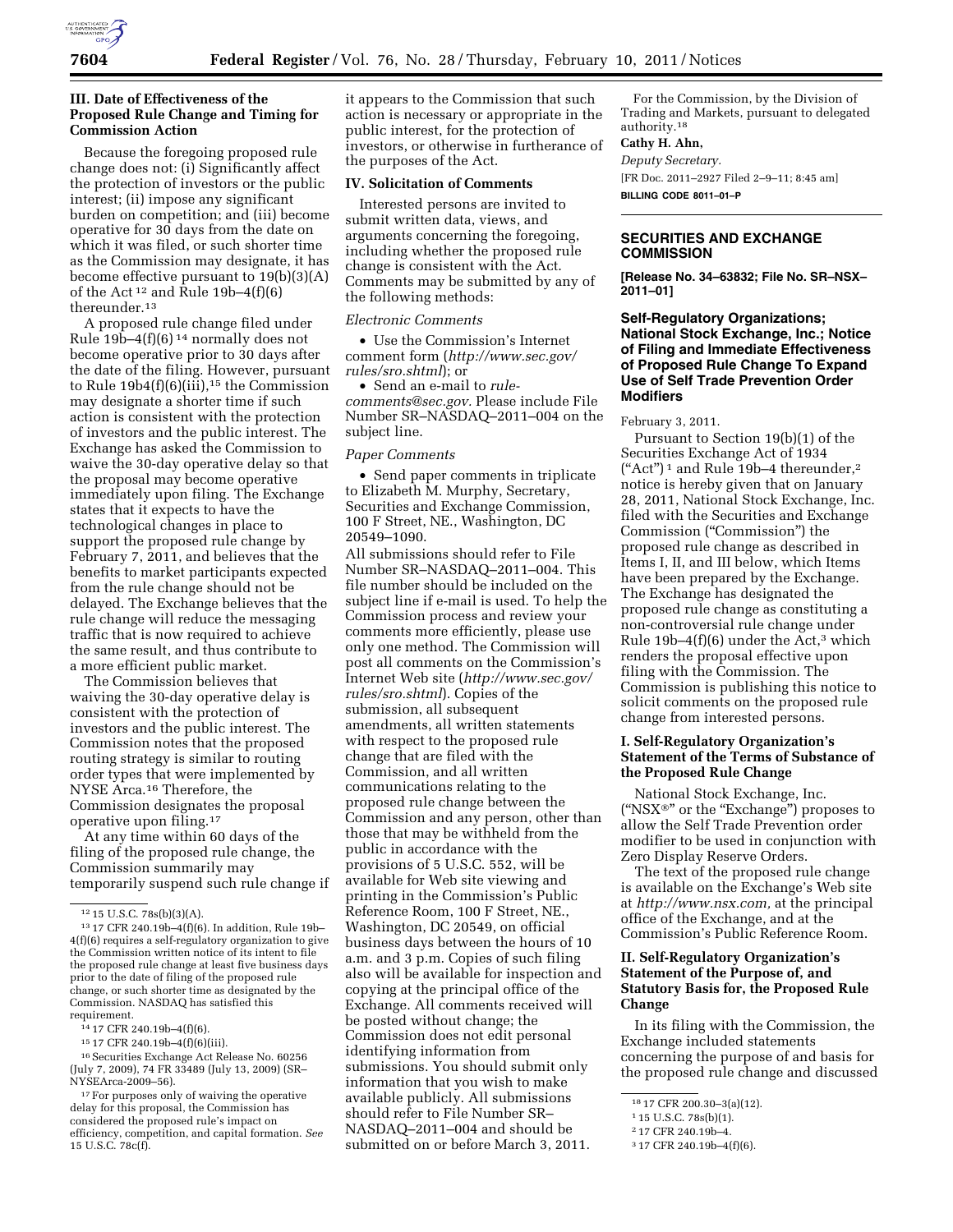any comments it received on the proposed rule change. The text of these statements may be examined at the places specified in Item IV below. The Exchange has prepared summaries, set forth in sections A, B and C below, of the most significant parts of such statements.

*A. Self-Regulatory Organization's Statement of the Purpose of, and the Statutory Basis for, the Proposed Rule Change* 

#### 1. Purpose

The Self Trade Prevention (''STP'') modifier under NSX Rule 11.11(c)(1) allows an ETP Holder to submit orders that may avoid trading against other orders of the same ETP Holder. Currently, Rule 11.11(c)(1)(D) excludes the use of the STP Modifier with Zero Display Reserve Orders (as defined in Rule  $11.11(c)(2)(A)$ . In the instant rule change, the Exchange proposes to allow the use of the STP modifier with Zero Display Reserve Orders. The proposed changes are more fully discussed below.

#### Background

As more fully discussed in the rule filing pursuant to which this order modifier was introduced,<sup>4</sup> the "Self Trade Prevention'' modifier is instructions designed to prevent two orders with the same designated Unique Identifier (as defined below) from executing against each other. The ETP Holder elects at the time an STP modified order is submitted whether the new order, an existing order (which must also have been submitted with an STP modifier) or both orders will be cancelled (or rejected, as applicable) instead of otherwise interacting.

Three STP modifiers can be set at one of three identification levels: the market participant level (pursuant to the ''MPID''), the FIX session level (pursuant to ''FIX Session ID'') or an ETP Holder's user level (pursuant to the "Party ID") (any such identifier, a ''Unique Identifier'').5 The STP instruction on the incoming order controls the interaction between two orders marked with STP modifiers from the same Unique Identifier. As further described in the rule filing pursuant to which the STP modifier became available,<sup>6</sup> the three

STP modifiers are ''STP Reject Newest (''STPN'')'', STP Cancel Oldest (''STPO''), and STP Cancel Both (''STPB'').

An incoming order marked with the STPN modifier will not execute against opposite side resting interest marked with any STP modifier originating from the same Unique Identifier. The incoming order marked with the STPN modifier will be rejected. The resting order marked with an STP modifier, which otherwise would have interacted with the incoming order from the same Unique Identifier, will remain on the NSX Book. An incoming order marked with the STPO modifier will not execute against opposite side resting interest marked with any STP modifier originating from the same Unique Identifier. The resting order marked with the STP modifier, which otherwise would have interacted with the incoming order by the same Unique Identifier, will be cancelled. The incoming order marked with the STPO modifier will remain on the NSX Book. An incoming order marked with the STPB modifier will not execute against opposite side resting interest marked with any STP modifier originating from the same Unique Identifier. The entire size of both orders will be rejected or cancelled, as applicable.

STP modifiers are intended to prevent interaction between the same Unique Identifier. STP modifiers must be present on both the buy and the sell order in order to prevent a trade from occurring and to effect a cancel and/or reject instruction.

Use of STP Modifiers With Zero Display Reserve Orders

The instant rule change proposes to delete paragraph (D) of NSX Rule 11.11(c)(1), which currently prohibits the use of the STP Modifier in connection with Zero Display Reserve Orders. At the time of the implementation of Rule 11.11(c)(1), Zero Display Reserve Orders were made unavailable in connection with the use of the STP modifier because of technical challenges regarding identification of the "old" versus the "new" Zero Display Reserve Order for STP purposes under certain circumstances. Since that time, the Exchange has modified the system to recognize, for purposes of the STP modifier and consistent with all other order combinations, the original timestamp of a Zero Display Reserve Order as definitive for purposes of identifying the "old" versus "new" order in the context of STP modifiers.

The following are examples of how the STP modifier operates in connection with various types of Zero Display

Reserve Orders.7 Each example assumes the national best bid/offer is 20.00/20.10 and that ETP Holder A's STP modifiers pertain to the same Unique Identifier.

Example 1: Interaction of Two Zero Display Reserve Orders

ETP Holder A enters a Zero Display Reserve Order to buy 500 shares @ 20.05 with an STP—Cancel Old ("STPO") modifier. Thereafter, ETP Holder A enters a Zero Display Reserve Order to sell 500 shares @ 20.05, also with an STPO modifier.

*Example 1 Result:* The first order is cancelled because the STP instruction on the incoming order controls the interaction between two orders marked with STP modifiers from the same Unique Identifier. The second order to sell 500 @ 20.05 will remain on the book.

Example 2: Interaction of a Zero Display Reserve Order (Pegged to Primary) and a Limit Order

ETP Holder A enters a Zero Display Reserve Order to sell, pegged to track the national best offer (''Pegged to Primary'') under Rule 11.11(c)(2)(A) (which order will track the best offer), with an STPO modifier. Subsequently, ETP Holder A enters a limit order to buy for 20.05 with a STPO modifier. Thereafter, the market moves and the best offer becomes 20.05.

*Example 2 Result:* The first order is cancelled. The second order to buy for 20.05 will remain on the book.8

Example 3: Interaction of a Zero Display Reserve Order and a Zero Display Reserve Order (Midpoint Peg/Post Only)

ETP Holder A enters a Zero Display Reserve Order to buy 500 shares @ 20.09, with an STPO modifier. Thereafter, ETP Holder A enters a Zero Display Reserve Order (Midpoint Peg) under Rule 11.11(c)(2)(A) (which will track the midpoint), Post Only, to sell 500 shares, with an STPO modifier.

*Example 3 Result:* The Zero Display Reserve Order (Midpoint Peg/Post Only) will post to the book. The first order, the Zero Display Reserve Order to buy, will

<sup>4</sup>Securities Exchange Act Release No. 61781 (March 25, 2010), 75 FR 16540 (April 1, 2010) (SR– NSX–2010–02).

<sup>5</sup>Each ETP Holder is issued a unique MPID identifier that allows the Exchange to determine the ETP Holder for each order and/or execution. The FIX Session ID is unique to each physical connection between the Exchange and an ETP Holder. The Party ID identifies a unique user of an ETP Holder.

<sup>6</sup>*See supra,* footnote 3.

<sup>7</sup>Other examples of how orders with the STP modifier operate are contained in the Exchange's rule filing proposing approval of the modifier. *See supra,* footnote 3.

<sup>8</sup>Absent operation of the STP modifier, entry of the second order would have caused the Zero Display Reserve Order to 'flip' (*i.e.,* change from liquidity provider to a liquidity taker) and interact with the limit order bid; however, since both are STP orders of the same ETP Holder with the same Unique Identifiers, the two orders will not execute. Rather, the Zero Display Reserve Order, as the "old" (resting) order based on its earlier timestamp, will be cancelled back to the client consistent with the instructions of the new STP modified order.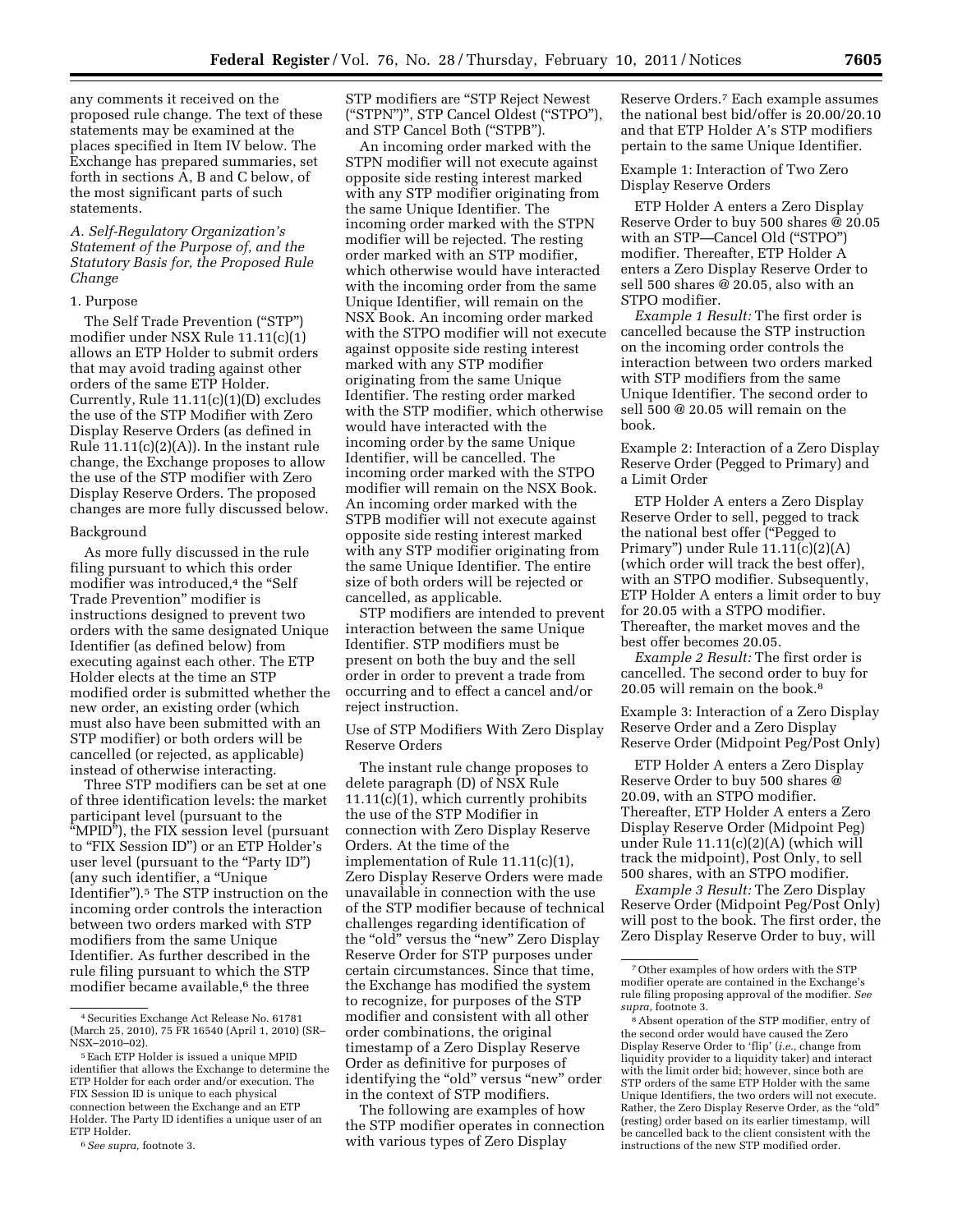be cancelled back to the client 9 consistent with the STPO instructions on the second order.

# Example 4: Interaction of a Zero Display Reserve Order and a Zero Display Reserve Order (Market Peg/Post Only)

ETP Holder A enters a Zero Display Reserve Order to buy 500 shares @ 20.00, with an STPO modifier. Thereafter, ETP Holder A enters a Zero Display Reserve Order (Market Peg) under Rule 11.11(c)(2)(A) (which will track the bid), Post Only, to sell 500 shares, with an STPO modifier.

*Example 4 Result:* The Zero Display Reserve Order (Market Peg/Post Only) will post to the book. The first order, the Zero Display Reserve Order to buy, will be cancelled back to the client 10 consistent with the STPO instructions on the second order.

## Additional Discussion

The Exchange believes that expanding the STP functionality to Zero Display Reserve Orders will allow ETP Holders to better manage order flow and prevent undesirable executions with themselves or the potential for (or the appearance of) ''wash sales'' that may occur as a result of the velocity of trading in today's high speed marketplace. Many ETP Holders have multiple connections into the Exchange due to capacity and speed related demands. Orders routed by the same ETP Holder via different connections or in different capacities may, in certain circumstances, trade against each other. The availability of STP modifiers for use in conjunction with Zero Display Reserve Orders provide ETP Holders the opportunity to prevent these potentially undesirable trades occurring under the same Unique Identifier on both the buy and sell side of the execution.

The Exchange notes that the STP modifiers do not alleviate, or otherwise exempt, broker-dealers from their best execution obligations. Broker-dealers using the STP modifiers on agency orders will be obligated to execute those agency orders at the same price, or a better price than they would have received had the orders been executed on the Exchange. Finally, the Exchange notes that expanding the STP modifier to use with Zero Display Reserve Orders will streamline certain regulatory functions by reducing inadvertent selftrade executions that would otherwise be captured by Exchange generated wash trading surveillance reports when

orders are executed under the same Unique Identifier. The Exchange has developed a surveillance program to identify the use of the STP modifier on agency orders, in connection with Zero Display Reserve Orders and otherwise, and to surveil such orders for potential misuse. For these reasons, the Exchange believes the use of STP modifiers with the Zero Display Reserve Order offers ETP Holders enhanced order processing functionality that may prevent potentially undesirable executions without negatively impacting brokerdealer best execution obligations.

#### 2. Statutory Basis

The Exchange believes that the proposed rule change is consistent with the provisions of Section 6(b) of the Act,<sup>11</sup> in general, and furthers the objectives of Section 6(b)(5) 12 in particular in that it is designed, among other things, to promote just and equitable principles of trade, to remove impediments to and perfect the mechanism of a free and open market and a national market system, and, in general, to protect investors and the public interest. The proposed rule change advances these objectives by making available to ETP Holders that use Zero Display Reserve Orders an order modifier that is currently in use elsewhere within the national market system 13 and by allowing firms to better manage order flow and prevent undesirable executions against themselves.

# *B. Self-Regulatory Organization's Statement on Burden on Competition*

The Exchange does not believe that the proposed rule change will impose any burden on competition that is not necessary or appropriate in furtherance of the purposes of the Exchange Act.

# *C. Self-Regulatory Organization's Statement on Comments on the Proposed Rule Change Received From Members, Participants, or Others*

The Exchange has neither solicited nor received written comments on the proposed rule change.

# **III. Date of Effectiveness of the Proposed Rule Change and Timing for Commission Action**

Because the foregoing proposed rule change: (1) Does not significantly affect the protection of investors or the public interest; (2) does not impose any significant burden on competition; and (3) by its terms does not become

operative for 30 days after the date of this filing, or such shorter time as the Commission may designate if consistent with the protection of investors and the public interest, the proposed rule change has become effective pursuant to Section  $19(b)(3)(A)$ <sup>14</sup> of the Act and Rule  $19b-4(f)(6)$  thereunder.<sup>15</sup>

At any time within 60 days of the filing of such proposed rule change, the Commission summarily may temporarily suspend such rule change if it appears to the Commission that such action is necessary or appropriate in the public interest, for the protection of investors, or otherwise in furtherance of the purposes of the Act.

# **IV. Solicitation of Comments**

Interested persons are invited to submit written data, views, and arguments concerning the foregoing, including whether the proposed rule change is consistent with the Act. Comments may be submitted by any of the following methods:

# *Electronic Comments*

• Use the Commission's Internet comment form (*[http://www.sec.gov/](http://www.sec.gov/rules/sro.shtml)  [rules/sro.shtml](http://www.sec.gov/rules/sro.shtml)*); or

• Send an e-mail to *[rule](mailto:rule-comments@sec.gov)[comments@sec.gov.](mailto:rule-comments@sec.gov)* Please include File Number SR–NSX–2011–01 on the subject line.

#### *Paper Comments*

• Send paper comments in triplicate to Elizabeth M. Murphy, Secretary, Securities and Exchange Commission, 100 F Street, NE., Washington, DC 20549–1090.

All submissions should refer to File Number SR–NSX–2011–01. This file number should be included on the subject line if e-mail is used. To help the Commission process and review your comments more efficiently, please use only one method. The Commission will post all comments on the Commission's Internet website (*[http://www.sec.gov/](http://www.sec.gov/rules/sro.shtml)  [rules/sro.shtml](http://www.sec.gov/rules/sro.shtml)*). Copies of the submission,<sup>16</sup> all subsequent amendments, all written statements with respect to the proposed rule change that are filed with the Commission, and all written communications relating to the

<sup>9</sup>Absent operation of the STP modifier, the first order will flip and execute against the second order. 10Absent operation of the STP modifier, the first order will flip and execute against the second order.

<sup>11</sup> 15 U.S.C. 78f(b).

<sup>12</sup> 15 U.S.C. 78f(b)(4).

<sup>13</sup>*See* BATS Rule 11.9(f)(1), (2) and (4).

<sup>14</sup> 15 U.S.C. 78s(b)(3)(A).

<sup>15</sup> 17 CFR 240.19b–4(f)(6). In addition, Rule 19b-4(f)(6) requires a self-regulatory organization to give the Commission written notice of its intent to file the proposed rule change at least five business days prior to the date of filing of the proposed rule change, or such shorter time as designated by the Commission. The Exchange has satisfied this requirement. *Id.* 

<sup>&</sup>lt;sup>16</sup>The text of the proposed rule change is available on the Commission's Web site at *[http://](http://www.sec.gov/rules/sro.shtml)  [www.sec.gov/rules/sro.shtml.](http://www.sec.gov/rules/sro.shtml)*